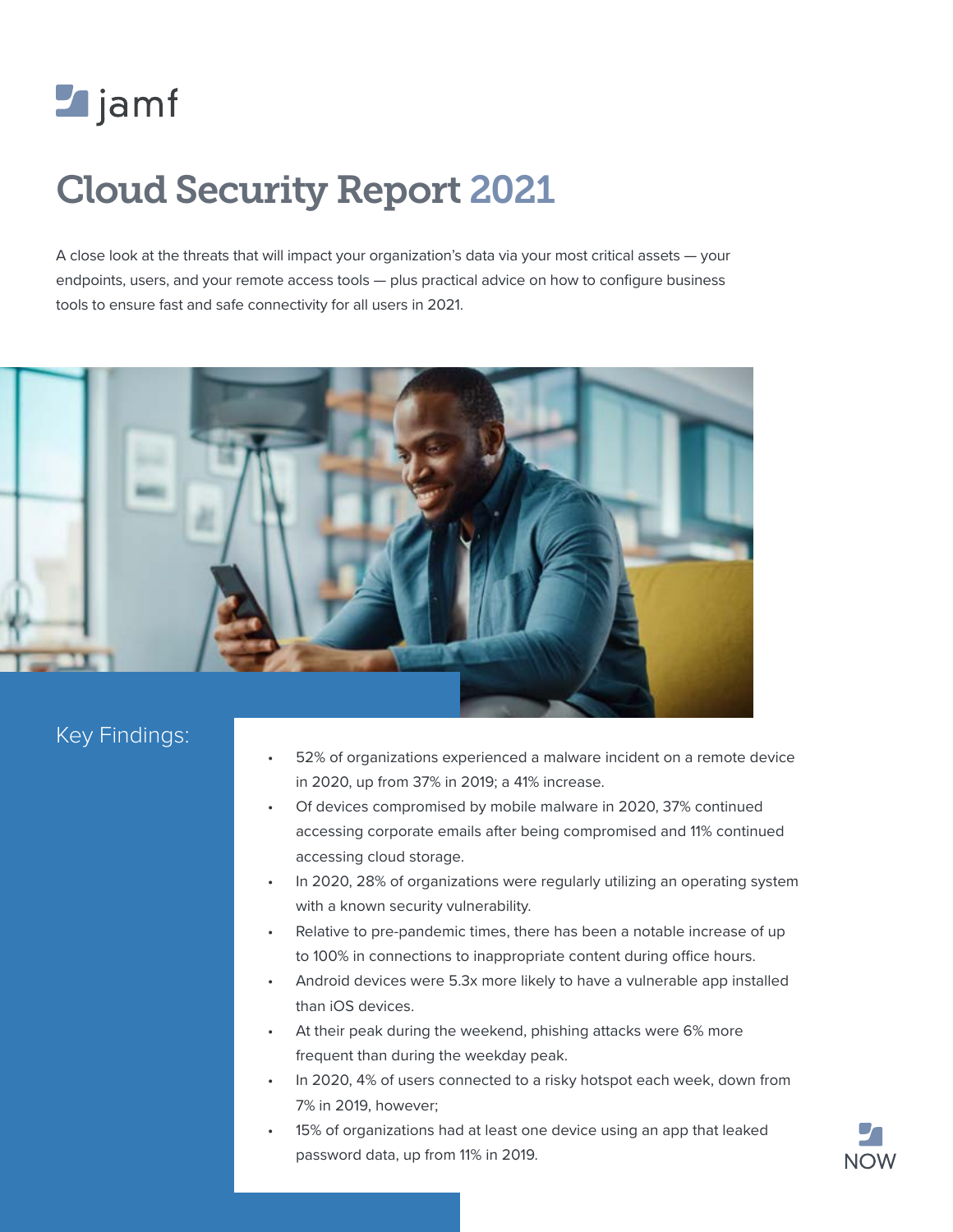# Introduction

In 2020, many organizations were forced to transition their business practices to a fully remote model while maintaining productivity levels. As a result, IT policy is being revised to accommodate more devices, more networks, and more apps, in more places than ever before.

The borderless enterprise is here. A [Gartner survey of CFOs in March](https://www.gartner.com/en/newsroom/press-releases/2020-04-03-gartner-cfo-surey-reveals-74-percent-of-organizations-to-shift-some-employees-to-remote-work-permanently2)  [2020](https://www.gartner.com/en/newsroom/press-releases/2020-04-03-gartner-cfo-surey-reveals-74-percent-of-organizations-to-shift-some-employees-to-remote-work-permanently2) revealed that 74% intend to shift some employees to remote work permanently.

As a result, we are seeing the old assumptions of good security practices change before our eyes to meet the new normal. The most successful IT operations focus on enabling users while they are away from their desks. This means being more agile and flexible with your security strategy to accommodate the varying needs of a dispersed workforce, and that requires a cloud-first model.

Key industry experts believe SASE (Secure Access Service Edge) will be the key architecture model for innovative companies moving away from traditional technologies, because SASE converges and aligns the functions of networking and security into a unified cloud-native service.

While SASE may be the future, businesses need to find the right tools for the job today. It's important to understand the cyber risks and how they can be introduced to the organization, and that is what this annual report aims to do.

Each year, we analyze the threats impacting mobile devices used for work. As our product portfolio has evolved (to encompass devices beyond smartphones and tablets), so too has our perspective on the mobile workforce — it's a remote workforce, and it involves more than just mobile devices.

This year's report will look at the threats and security trends impacting real organizations with users that are connecting remotely via a wide variety of portable devices and platforms to a multitude of apps hosted in private and public data centers.

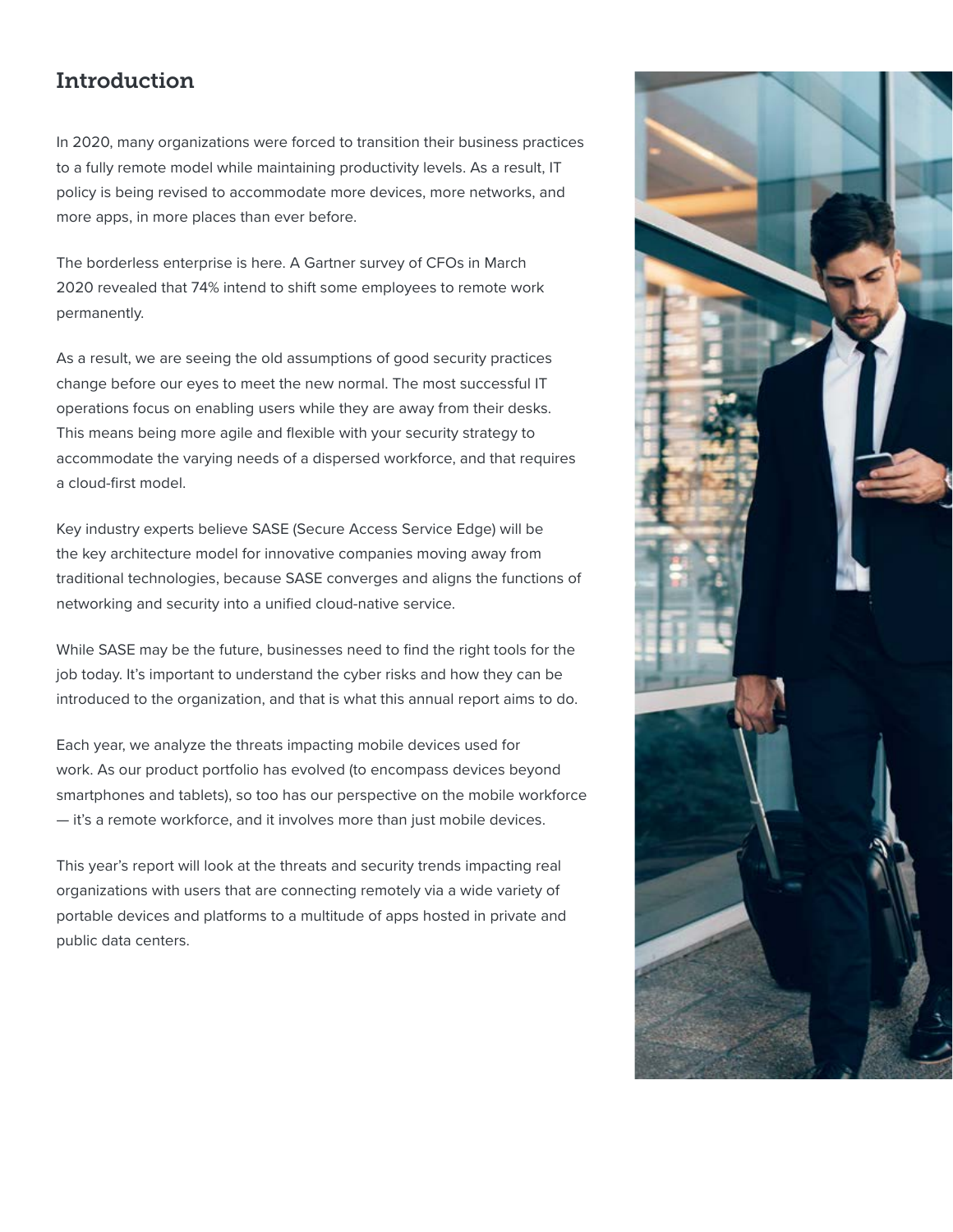# Risk Factor 1

# Endpoints

The introduction of portable devices over recent decades has greatly enhanced our ability to collaborate and share information wherever we are. In 2020, most corporations entered full-time remote work arrangements when their employees were forced to transition to a work-from-home model due to COVID-19.

While it was not a straightforward transition for all, it was for some organizations — particularly for those that were already supporting some full-time remote workers and the occasional work-from-home day for full-time office workers. In many cases, IT had to make some hard and fast decisions about what devices should be allowed or denied access to sensitive business data. This has led to major inconsistencies that perhaps some IT and security teams were not ready for.

## More devices + more device types

Over the past decade, people began consuming more and more internet data on their smartphones. The same applies to work-related data, with the rise of mobile SaaS applications, including productivity suites like Microsoft Office 365 and CRM tools like Salesforce. [In a typical organization today, 60% of](https://www.rsaconference.com/industry-topics/blog/the-battle-to-address-mobile-threats-in-the-endpoint-security-space)  [devices containing or accessing enterprise data are mobile.](https://www.rsaconference.com/industry-topics/blog/the-battle-to-address-mobile-threats-in-the-endpoint-security-space)

Before 2020, mobile work was largely about a select few employees on the road staying connected with a smartphone, either owned by the employee (BYOD) or owned by the organization (COPE). Now it's about people who are working full time out of their house or vacation home with whatever device they have on hand, and apparently they have a few options to choose from. [Cisco predicts](https://www.cisco.com/c/en/us/solutions/collateral/executive-perspectives/annual-internet-report/white-paper-c11-741490.html) the number of devices connected to IP networks will be more than three times the global population by 2023.

The difference between 'mobile' workers and full-time 'remote workers' is beginning to crystalize. And with that, it is becoming increasingly clear that many of the workflows that employees use are not possible or sustainable from home offices with traditional remote working tools.

Without the budget or supply chain in place to get sanctioned devices to users, many IT teams are allowing employees to purchase and sometimes even choose their own computing equipment to complete their home workstations. This means ultra-portable and convertible form factors with enormous computing power, like a Surface Pro, or a large-screen tablet acting as a second monitor, or a MacBook Pro with a high-resolution monitor or two.

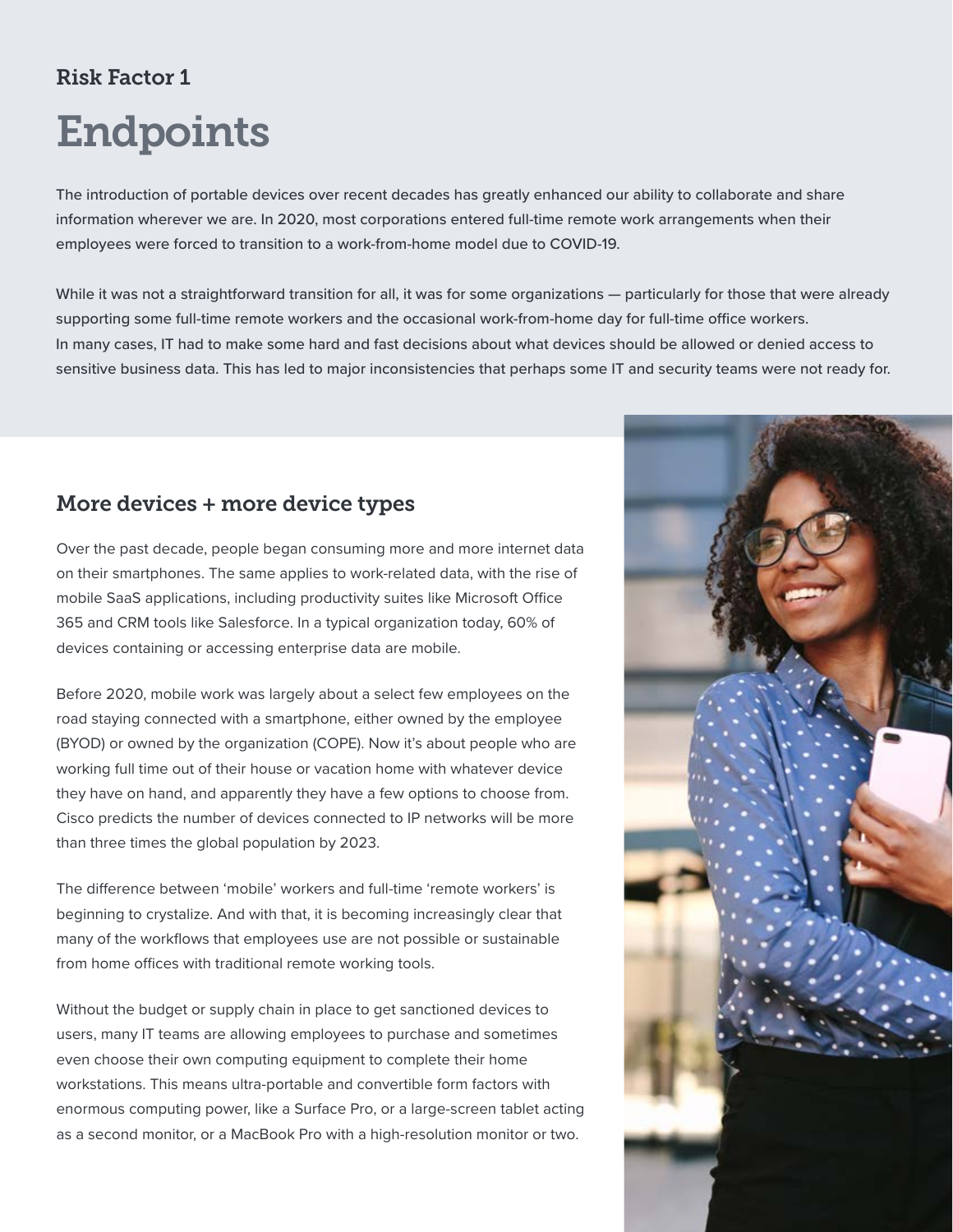Workers who used to rely on landline phones may have acquired a second smartphone to maintain the boundaries between work and play. It's a buffet of device types, and IT teams have their plates full.

Remote workers are also relying on new portable internet devices that leverage a cellular signal to connect wireless devices when their home Wi-Fi bandwidth is stretched thin. They lean on Verizon Jetpacks, mobile hotspots, and Mi-Fis for multiple portable network options to maintain reliable internet connections throughout and outside of the home.

A wider variety of hardware being used for work introduces a wider variety of software, and as we know well in the security industry, software is subject to vulnerabilities. Many of our customers support a fleet of devices running a combination of Android, iOS, Mac, and Windows 10. And they are trying to standardize a consistent policy across all of these platforms, which is not easy when each platform offers different levels of control and functionality as well as different ways of issuing security patches for vulnerable operating systems.

## Industry Spotlight

Generally, public sector devices see fewer threats than others, due to good security practices. However, they often run outdated operating systems, with 4.4x as many users running operating systems with low severity vulnerabilities, and 3.6x running operating systems with high severity vulnerabilities, when compared to global averages.

### **Lack of device standardization is the new standard**

The lack of device standardization is creating new challenges for IT teams. Back when organizations had only one device type to worry about, say a Windows desktop machine, they had only one OS type to worry about. Maybe a handful of those devices were running a few versions behind — let's say up to three versions behind. That meant only four OS versions that IT teams needed to know about and monitor for vulnerabilities. Today, with multiple platforms being the standard – Mac, Windows, iOS, and Android – when you factor in outdated OS versions, what once might have been only four OS versions to worry about now turns into 16 OS versions. The key takeaway is: if you give people choices, you need to be prepared to scale up management to support those choices.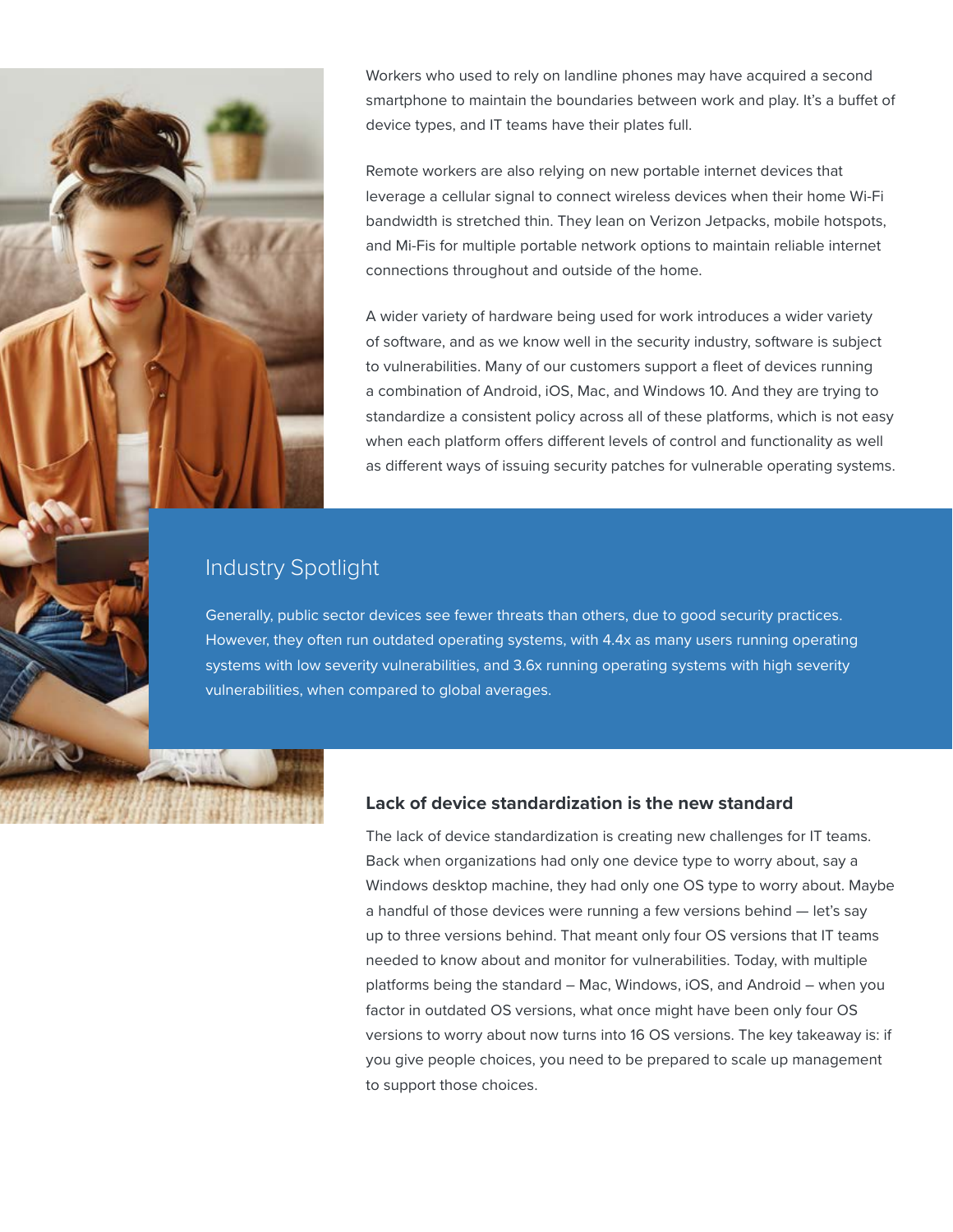# The endpoint security dilemma

Organizations aspire to strong endpoint security, but they run into common dilemmas —such as how to temporarily secure contractor devices while they are accessing sensitive data, or how to respect the privacy of employees on BYOD devices while still enforcing some kind of security. Users are generally opposed to security and management solutions. They do not want to be spied on and they know that these solutions need to conduct monitoring to catch the bad stuff.

We know that [70% of successful breaches](https://www.rapid7.com/resources/rapid7-efficient-incident-detection-investigation-saves-money/) originate on the endpoint. We also know that [83% of organizations](https://www.techrepublic.com/resource-library/whitepapers/idc-report-remote-access-and-security-challenges-opportunities/) say that providing access to third parties (e.g., contractors or supply chain partners) is difficult to extremely difficult, so there are improvements to be made when it comes to securing unmanaged endpoints.

According to Verizon, 87% of enterprises are seeing mobile threats outpace other threat types. This is likely because mobile devices are difficult to manage and secure, due to their personal nature, and bad actors are aware of this security gap.



**According to our data, 67% of mobile devices are enrolled in a device management software, such as MobileIron or VMware Workspace ONE.**



In one study, [92% of FT 500 companies](https://www.immuniweb.com/blog/FT500-application-security.html) said they were worried that their growing mobile workforce represents a rising risk of security issues. While the majority of organizations have embraced bring your own device (BYOD) policies, the vast majority (94%) said BYOD has increased mobile security risks.

Remote working is likely to remain a part of standard business practices, even after enough of the population has been vaccinated against COVID-19. So IT teams need to establish practices that fit the needs of a broad array of managed and unmanaged devices and networks. They also need to ensure that remote devices are no longer on the periphery of security operations by bringing the threat data together from all endpoints into the SOC.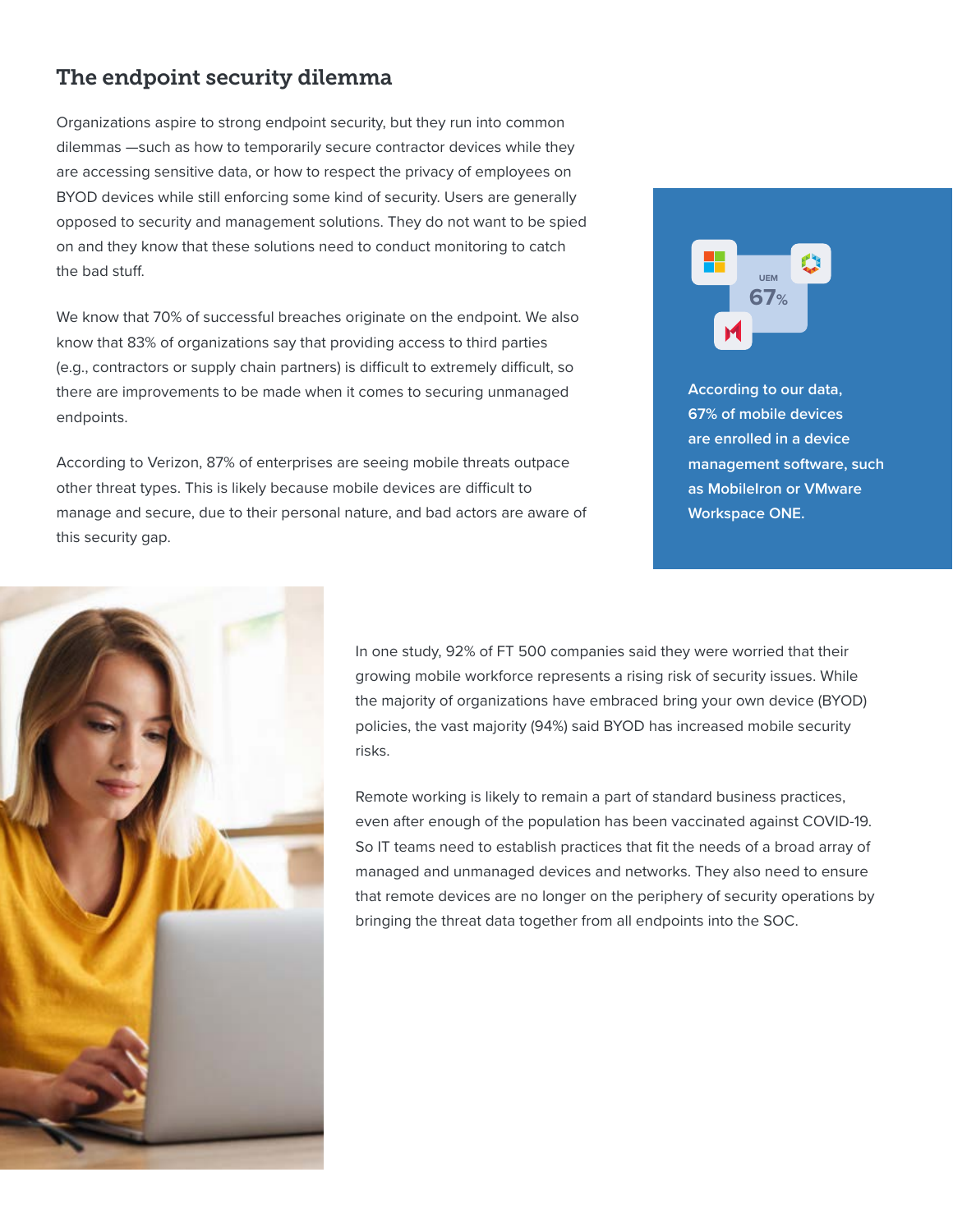# Risk Factor 2

# Users

Operating systems are built to mitigate the vast majority of security threats. Apple and Google have taken great strides to strengthen the security of their operating systems and app stores. However, risks can be introduced by user behavior. To understand user risks, we need to consider how certain attacks exploit user weaknesses. But we also need to consider user behaviors that weaken device security, opening the doors for attacks.

## User as targeted victim

Hackers are still getting around hardened operating systems with social engineering attacks like phishing, which aims to target and deceive a user into handing over sensitive information. Users can also have their traffic intercepted by bad actors who leverage the insecure nature of public Wi-Fi. Additionally, users can fall victim to dodgy apps that expose them to data loss events, such as PII or financial theft and other scams.

## **Phishing**

Phishing remains the number one threat impacting users on portable devices. Phishing attacks typically focus on topics, brands or themes that have a high chance of luring victims. For example, each year around tax season, there is an uptick in phishing attacks posing as the IRS, the HMRC (UK), and the ATO (Australia). Likewise, during the first half of this year we identified an uptick in traffic going to COVID-19-related phishing sites, and even the emergence of a fake Clorox e-commerce site.

The below chart shows the increase in phishing attacks targeting remote workers over the course of 2020.



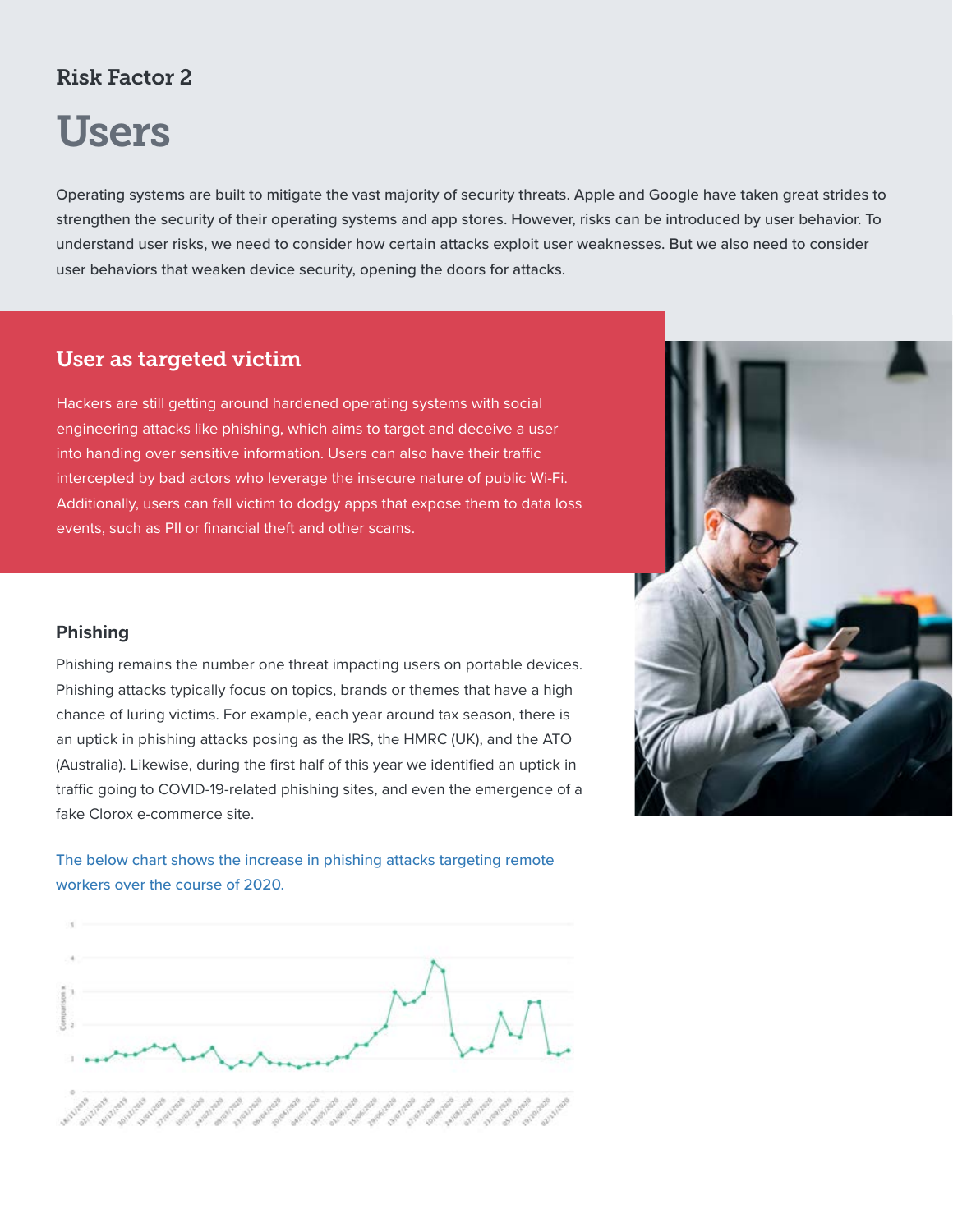While looking for other phishing trends that emerged in 2020, we noticed phishing attacks are reaching users the most on Saturdays. At their peak during the weekend, phishing attacks are 6% more frequent than during the weekday peak. This reinforces the idea that while employees are not in 'work mode,' they are more susceptible to phishing attacks on corporate devices due to being in a relaxed state of mind.



### **Man-in-the-Middle attacks on Wi-Fi**

Wi-Fi presents a serious privacy risk when a Man-in-the-Middle (MitM) attack occurs. There are two primary flavors of MitM attacks that we see impacting mobile users. The first is when the attacker has physical control of network infrastructure, such as a fake Wi-Fi access point, and is able to snoop on the traffic that flows through it. The second is when the attacker tampers with the network protocol that is supposed to offer encryption, essentially exposing data that should have been protected. Alarmingly, [more than 80% of](https://www.rsaconference.com/industry-topics/blog/the-battle-to-address-mobile-threats-in-the-endpoint-security-space)  [employees](https://www.rsaconference.com/industry-topics/blog/the-battle-to-address-mobile-threats-in-the-endpoint-security-space) use public Wi-Fi for work tasks, even when officially banned.

### Let's look at how the impact of Wi-Fi threats, including MitM attacks, have changed over the course of 2020.



When we conducted this analysis, we expected to see a decline for one obvious reason — people are not traveling for work as much as they were before COVID-19 took hold (around February – March 2020). In this chart, we see a short uptick in January as people came back to work and then a steep decline in February as COVID-19 case numbers shot up and companies began cancelling work travel and advising employees to work from home in order to keep them safe.



**"In 2020, 4% of users connected to a risky hotspot each week, down from 7% in 2019."**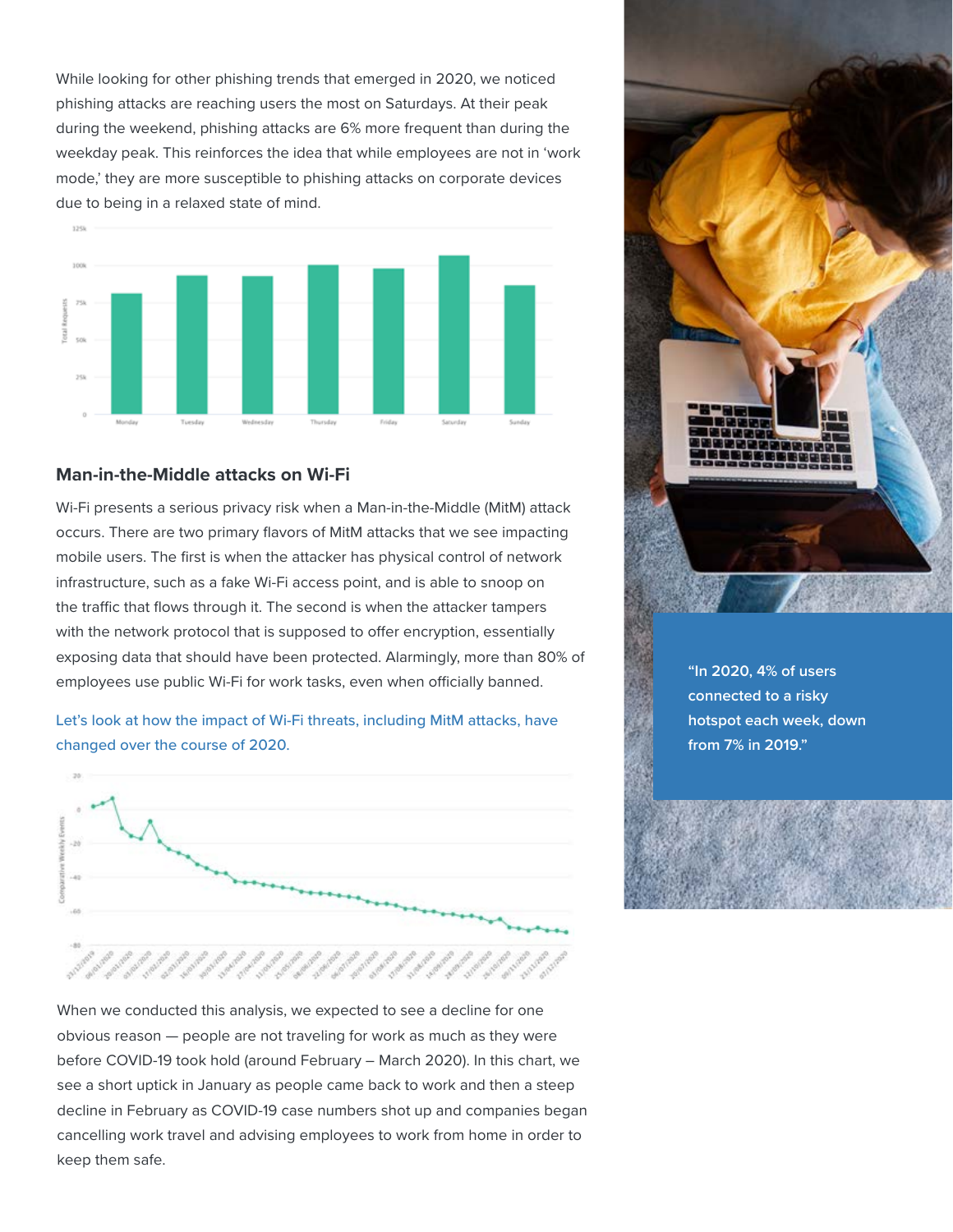## **App risk**

Malicious apps, such as malware, are increasingly using clever techniques to evade detection. For example, sophisticated malware will wait a certain number of steps before initiating malicious behavior, for example, they will only behave badly on a certain network, or they will contain dormant command-and-control code that can be activated by a hacker at any time. Basic checks, such as those performed by the app stores will not catch sophisticated, but surprisingly common malicious apps.

# In 2020, 52% of organizations experienced a malware incident on a remote device, up from 37% in 2019.

Aside from malware being hidden in applications, apps can also just be poorly built, secured, or maintained by developers and therefore subject to dangerous vulnerabilities such as those discovered in WhatsApp in 2019 and 2020.

Android users took longer to update their apps after a major vulnerability was found in an older version of WhatsApp in May 2019, as shown in the graph below. From mid May to mid July 2019, around 85% of the remaining devices impacted by vulnerable versions of Whatsapp had updated. Comparatively, only around 50% of vulnerable android devices updated during that time.



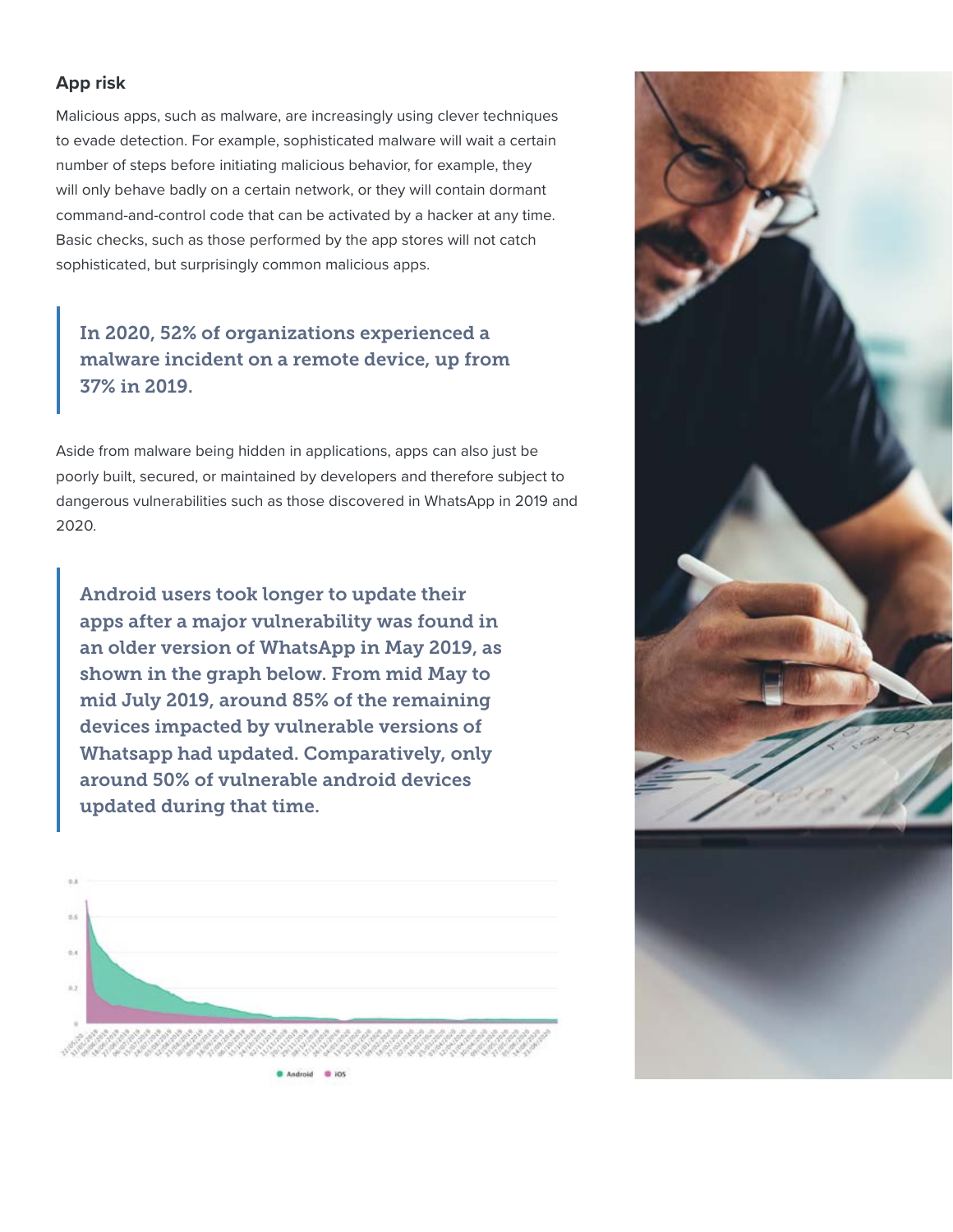

Sometimes apps contain a scam or other fraudulent activity, and often the developers introduce these scams via [third-party advertising infrastructure](https://www.wandera.com/ad-networks/). We've seen apps that have made it through official app store checks despite being full of pop up ads that take over the device screen making it unusable. We call these potentially unwanted apps and 1 in every 200 devices has one installed.

- Some developers may even be careless enough to forgo using encryption and therefore expose the user (and also their employer) to a data loss scenario.
- In 2020, 15% of organizations had at least one device using an app that leaked password data, up from 11% in 2019
- In 2020, iOS devices were 3.2x more likely to be impacted by leaky applications than Android devices
- Our recent analysis shows that once risk is introduced by an unapproved application, the risk compounds.
- with at least one device compromised by malware are 4.4x to be impacted by a password leak than other companies.
- with a vulnerable application installed on their device are 59x more likely to have encountered cryptojacking traffic than other users.

Independently vetting the security of an application is a laborious task, but a necessary one. With more devices than ever before, users have access to a world of applications. The intention might not always be bad. A user might want to use a pdf merger or other file management tool that isn't approved by IT, [but this app might carry risk](https://www.wandera.com/shadow-it-comet-docs/). IT needs to be aware of what apps users are choosing to use for work for two main reasons: (1) they need to be audited for risk, and (2) they need to be assessed from a productivity standpoint, if proven safe and good for productivity, then they should be embraced and protected.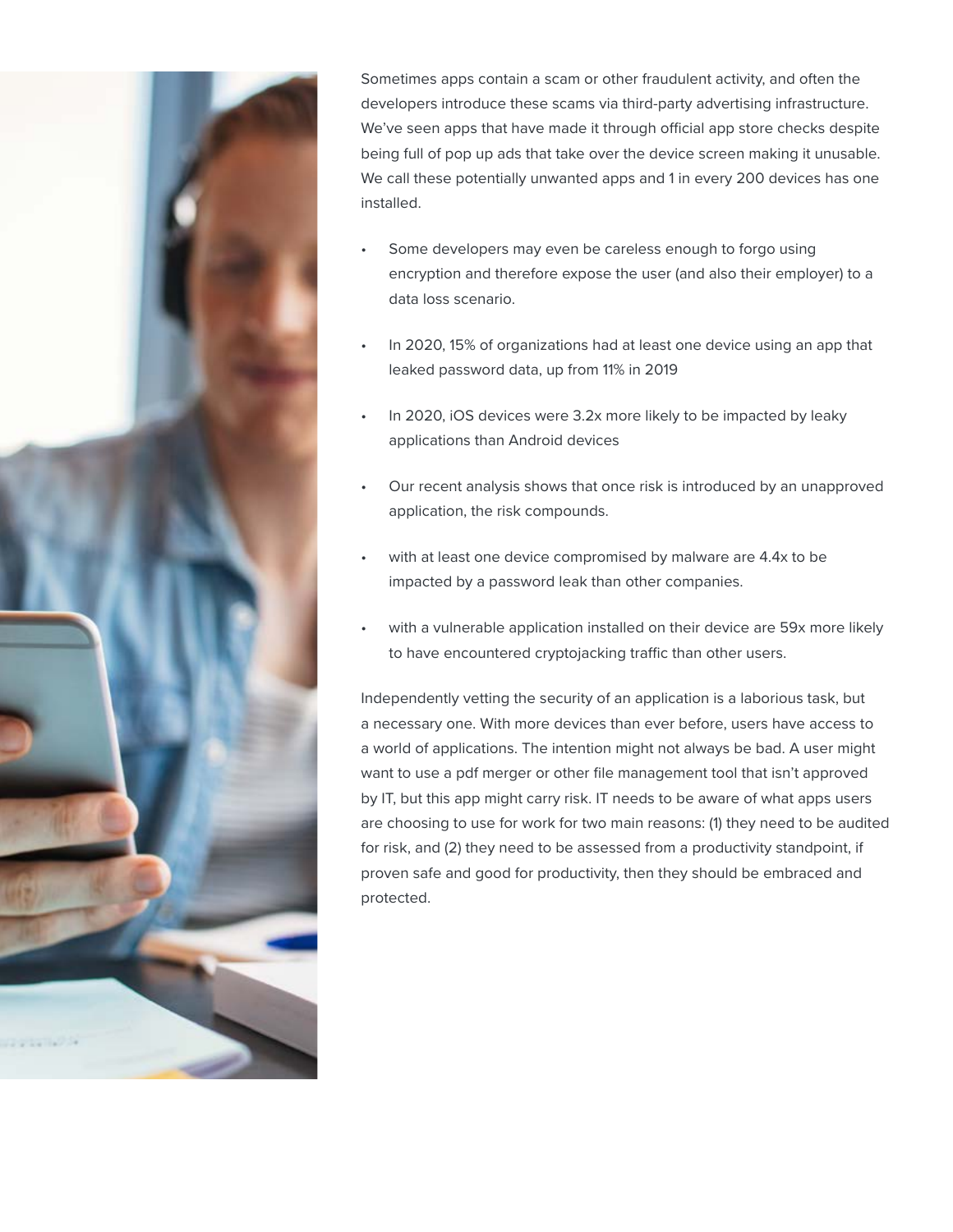## User as bad decision-maker

In the previous section we looked at user-initiated risk with the user in a more passive role. This section will look at user-initiated risk with the user in a more active role, i.e. purposefully circumventing corporate policies and security measures in place. Users can get themselves into trouble with careless decisions, such as accessing non-compliant content, or tampering with their device security such as jailbreaking devices, sideloading applications, or disabling lock screens.

#### **Inappropriate content**

Having devices in your IT infrastructure that can access the darkest corners of the internet introduces risk to your business. When we refer to inappropriate content we are referring to the adult, gambling, extreme, and illegal content categories which are [far more likely to leak data,](https://www.wandera.com/inappropriate-mobile-activity/) employ unencrypted technologies and otherwise expose organizations to risk. Surprisingly, there are many people out there accessing the shady side of the internet using their work devices.

Relative to pre-pandemic times, there has been a notable increase of up to 100% in connections to inappropriate content during office hours. While employees are working remotely, there is an obvious need to ensure that acceptable usage policies are still being adhered to on remote devices.



Content filtering is an effective way to enforce corporate acceptable use policy across a range of endpoints to mitigate security, compliance and legal risks for both employees and their employers.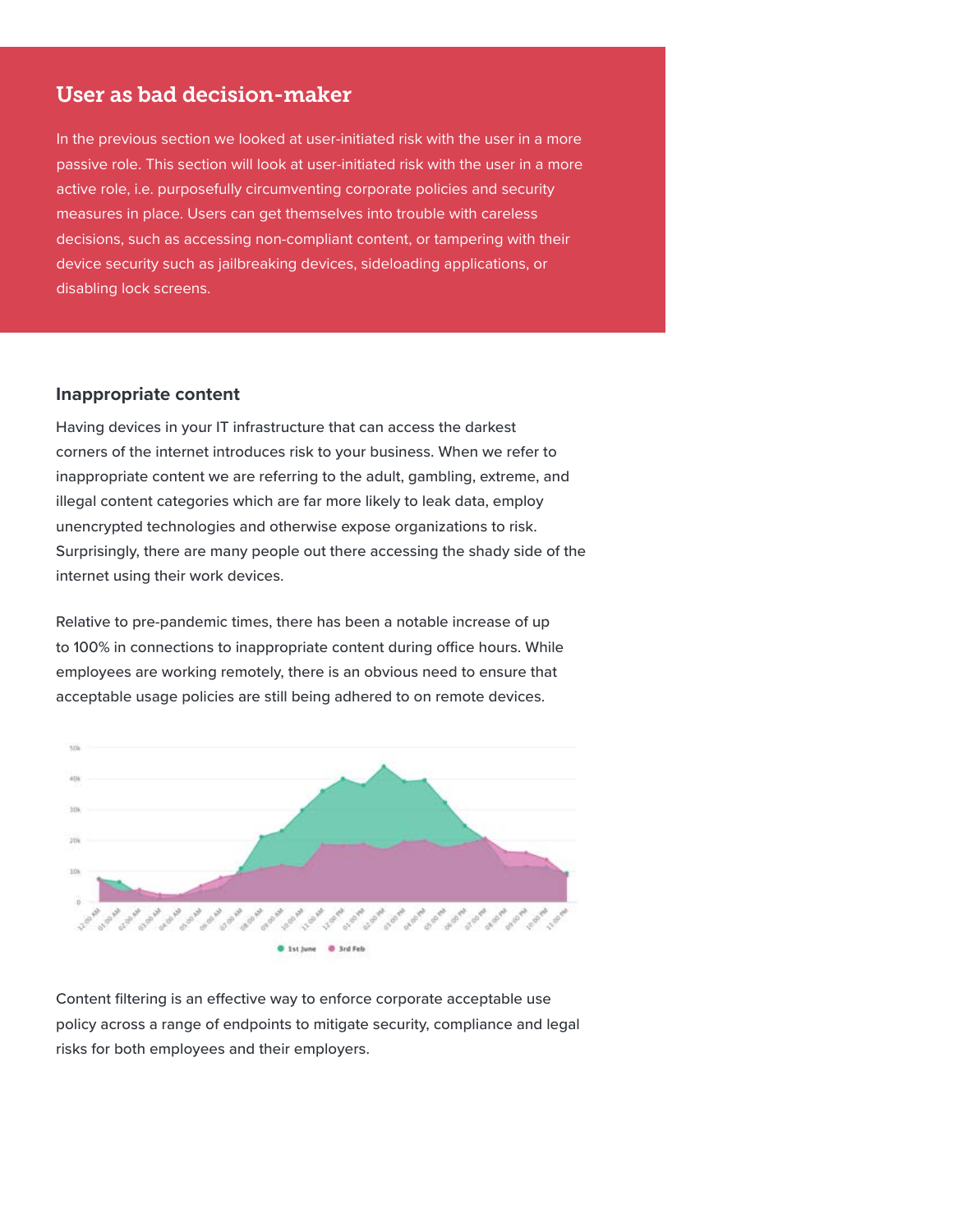#### **Circumventing security measures**

Vulnerabilities don't always just happen to users, sometimes users make their devices vulnerable, whether intentionally or unintentionally.

#### **Jailbreaking**

Jailbreaking and device rooting are risky configurations that allow users to gain access to the operating system of a device and enable the installation of unauthorized software functions and applications. These tactics are also popular among users trying to free their device from a carrier lock.

- In 2020, the number of jailbroken iOS devices increased 50%, while the number of rooted Android devices increased 20%
- Jailbroken devices are 28x more likely to encounter malicious network traffic than non-jailbroken devices.
- Companies who have at least one jailbroken device in their fleet are 31.6x more likely to have devices encountering malicious network traffic than other companies.
	- Jailbroken devices are 33x more likely than non-jailbroken devices to have an application with a known vulnerability installed.

**In 2019, the number of jailbroken iOS devices increased 50%, while the number of rooted Android devices increased 20%**

**In 2020, 1 in 10 Android devices used for work contained a third-party app store installed (aka one that isn't Google Play).**



#### **Sideloading apps**

While some iOS users may jailbreak their mobile devices purposefully to install security enhancements, most users do it to install applications that aren't available on the official app stores. It is also possible to install third-party apps without the device being jailbroken; this is a process referred to as sideloading apps. All the user needs to do is configure the device to trust a specific developer and they can then install any app from that developer without going through the app store. This is how a lot of companies install apps for their employees without publishing those apps on the App Store.

Google does not lock down the Android OS as much as Apple does with iOS. While Android's default configuration does not allow sideloaded apps, it is possible to change settings to allow apps from third-party sources. According to our data, one in five Android users have their devices configured to allow third-party app installs

Users that sideload apps face increased security risks because the application review process enforced by Apple and Google on their official app stores is bypassed and, thus, the device has less protection against inadvertently installed malware.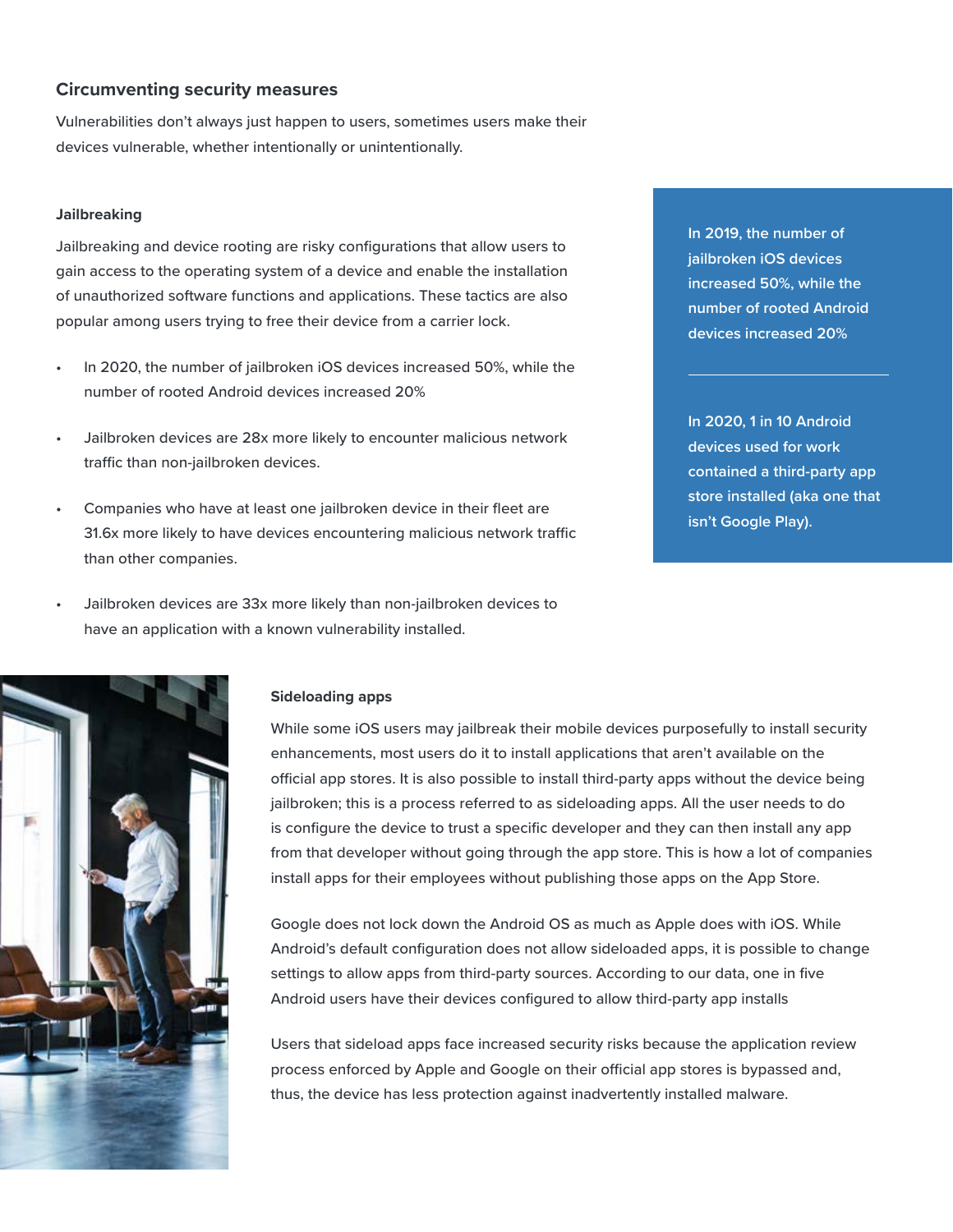### **Disabling lock screen**

Surprisingly, one of the simplest security measures available on a mobile device is still often neglected: the lock screen. Despite the lock screen setup being active by default on most devices, some users are going out of their way to disable it, leaving their devices more vulnerable if physical theft occurs. It is also an indicator or poor security hygiene, and our data shows that other threats increase on devices that have this basic security measure removed.

- In 2020, 3% of devices used for work had the lockscreen disabled, down from 6% in 2019
- Users who disabled their lockscreen are 16x more likely than other users to be running an OS with a known vulnerability
- Users with their lockscreen disabled are 2.4x more likely to have their email address leaked than other users

# Industry Spotlight - IT Services

Users in IT Services are 2.2x more likely to have their lock screen disabled on their devices compared to global averages.

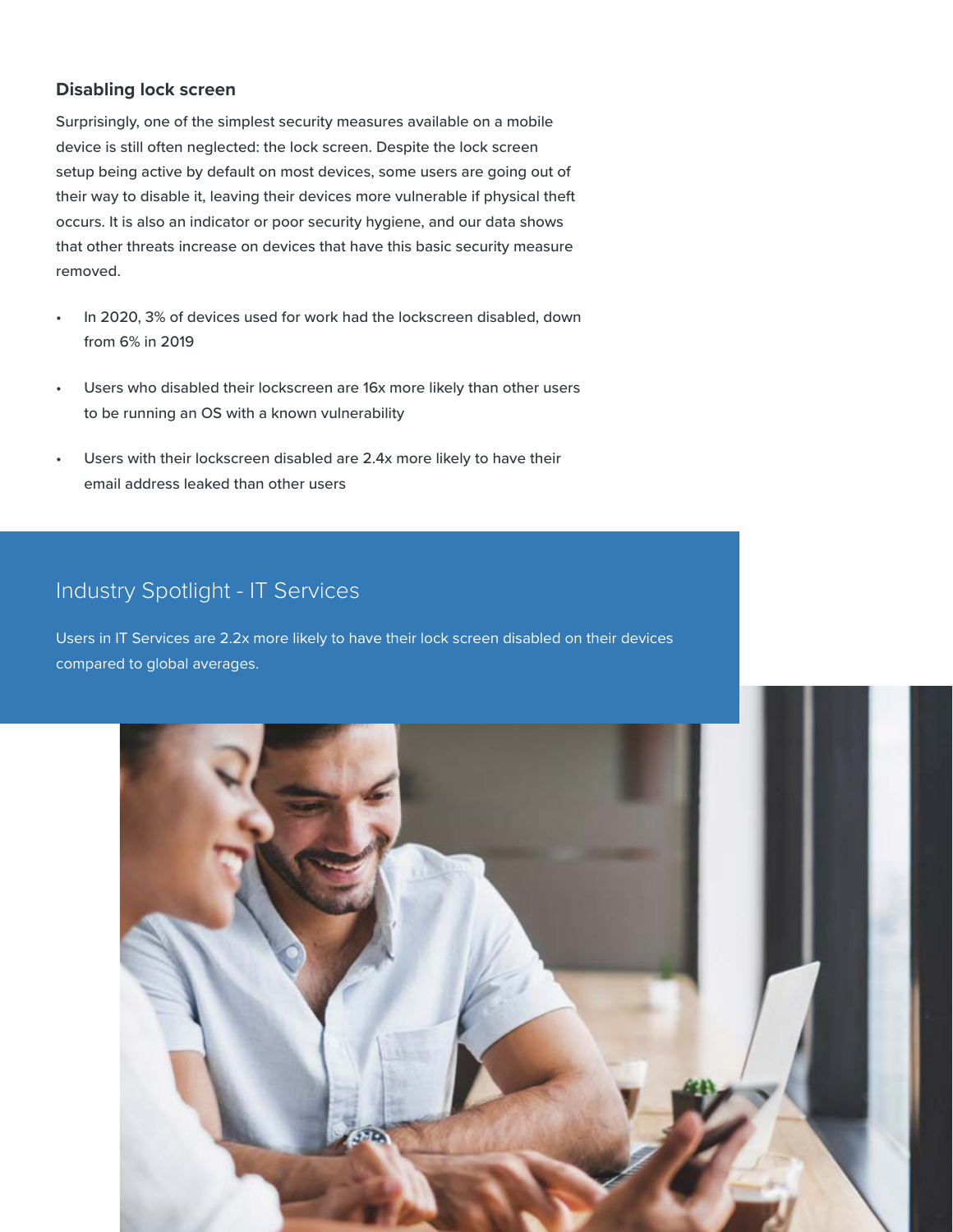# Risk Factor 3

# Remote Access

We've looked at device and operating system risk and user-introduced risk, but what about the risk these things pose to sensitive business applications when remote access is poorly configured or not secured at all? What kind of protection do we need to place between the risky device or risky user and the sensitive data in business applications?

When we talk about protecting business applications, we are not talking about application protection or Mobile Application Management (MAM), we are talking about secure access to sensitive intellectual property within those applications and workloads running in the cloud.

According to the [Cybersecurity Insiders Remote Workforce Security Report 2020,](https://www.cybersecurity-insiders.com/portfolio/2020-remote-workforce-security-report-authentic8/) 65% of organizations allow workers to access managed applications from personal, unmanaged devices.

Additionally in [IDC's Remote Access and Security Challenges & Opportunities report,](https://www.techrepublic.com/resource-library/whitepapers/idc-report-remote-access-and-security-challenges-opportunities/) 40% of cyber breaches actually originate with authorized users accessing unauthorized systems.

# Lots of business apps in lots of places

There's one thing we know well in the security industry and that's that surveyed IT professionals have their heads in the cloud. According to survey data in [O'Reilly's Cloud Adoption in 2020 Report,](https://uktechnews.co.uk/2020/05/26/oreilly-survey-reveals-more-than-88-of-organisations-now-use-cloud-computing/) 39% of organizations are using a combination of public and private cloud deployments in a hybrid model. Further, [in this survey,](https://www.techrepublic.com/article/year-of-modernization-56-of-professionals-are-working-on-cloud-migrations-for-2020/) more than 56% of respondents said they are currently working on or planning cloud migration projects for this year.

What this data tells us that many organizations have adopted – or are in the process of adopting – a decentralized, hybrid environment where data is residing across a diverse infrastructure. Some will maintain control of certain applications indefinitely, but cloud and SaaS solutions have enabled applications to sit outside the corporate perimeter, making access to them a critical area for security services.

Cloud-based applications are favorable in many modern workplaces because they're easy and cost effective for the business to deploy, manage, and maintain; both public and private cloud services have established an acceptable track record, making them viable for businesses of all sizes.

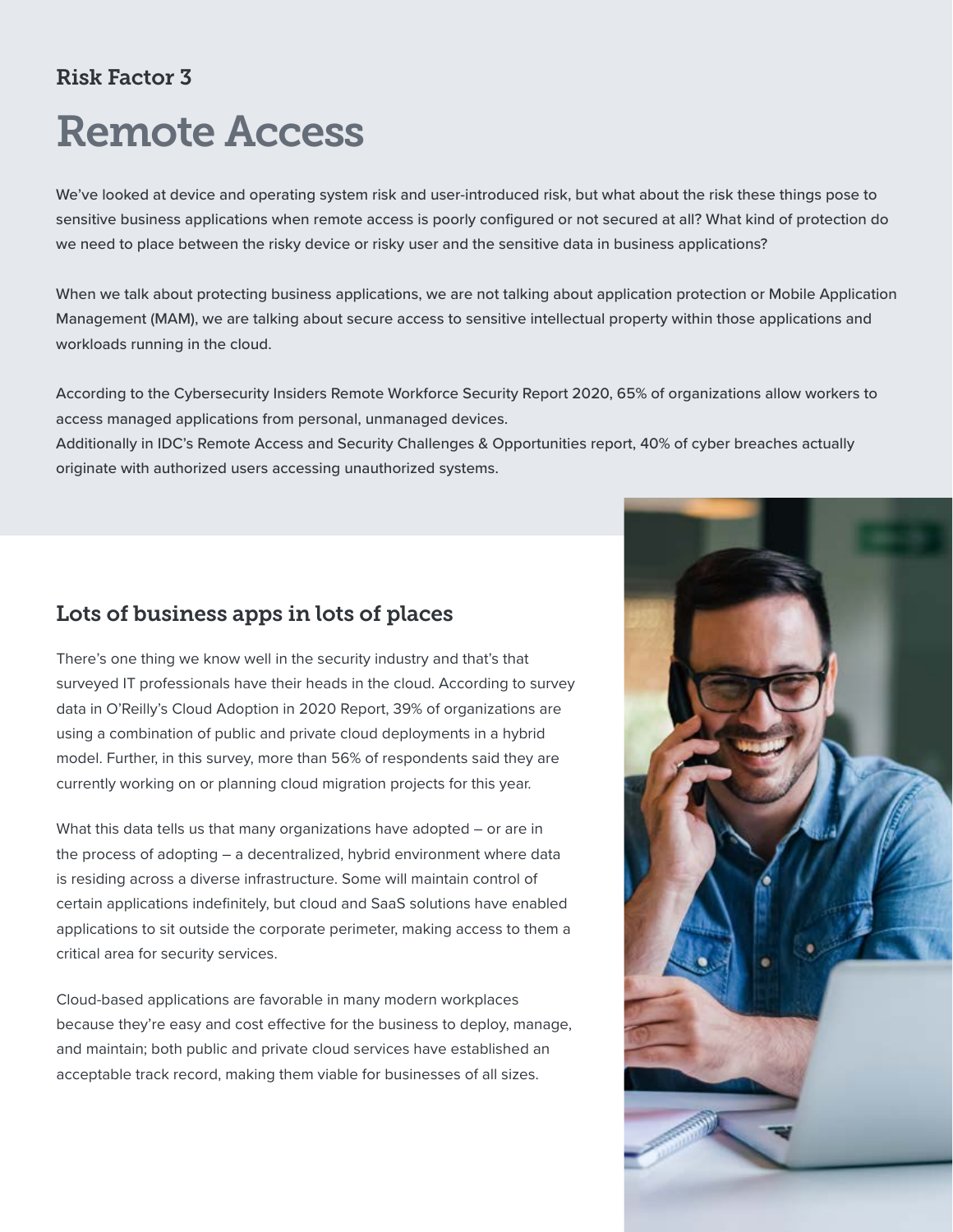imilarly, SaaS solutions are preferred for certain applications because they completely remove the development requirement and maintenance burden from the organization. There's no question that the reward outweighs the risk when it comes to SaaS; why dig a well when you can just turn on a tap? Gartner has predicted that SaaS solutions will generate revenue close to \$105 billion in 2020 alone.

With many organizations moving some apps into the cloud and expanding the number of SaaS apps they use, they are managing more apps than ever before in more places than ever before. Also, according to Okta, the bigger the organization, the more apps it makes use of.

The number of software apps deployed by large firms across all industries world-wide has increased 68% over four years, reaching an average of 129 apps per company by the end of 2018, according to an [analysis by Okta.](https://www.okta.com/businesses-at-work/2019#:~:text=The%20longer%20a%20company%20has,115%25%20growth%20over%20two%20years.) Nearly 10% of businesses had more than 200 apps at the time of the study.

## The need for modern remote access

Enterprises used to have one thing they were trying to protect – the data center – and they physically controlled that thing. Legacy remote access tools such as VPN and RDI were built around the foundation of a corporate perimeter and worked adequately when applications were run from the data center. With a castle-and-moat security model, trust is inherent to those inside the network. This means potential attackers could gain access to entire network segments because VPNs and RDIs implicitly 'trust' connections without a robust method for verifying the user's identity or checking the device's security posture.

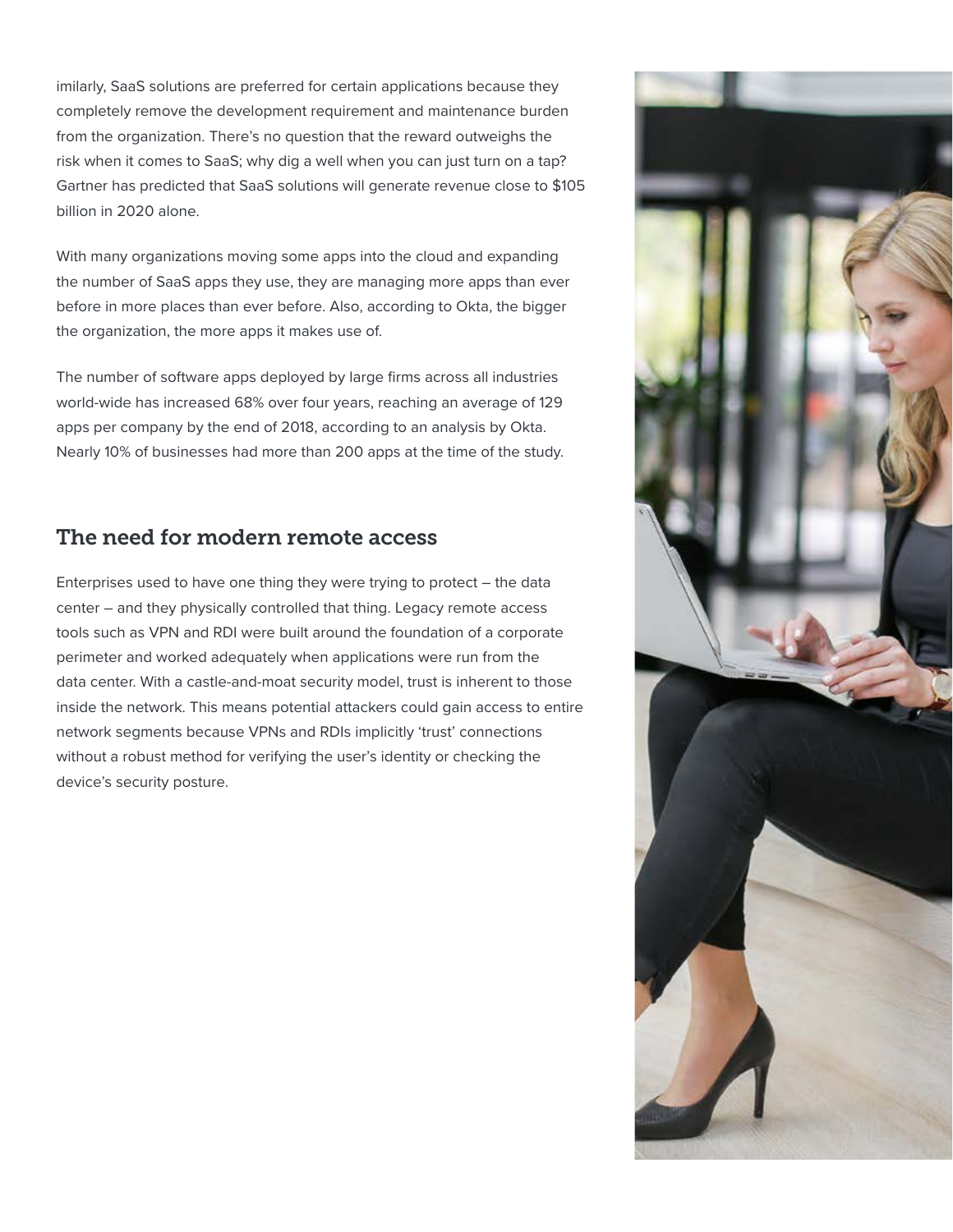## **Why are continuous risk assessments an important part of remote access strategy? Let's let the numbers do the talking.**

- Of the devices running a vulnerable operating system in 2020, 1 in 83 were accessing their emails and 1 in 6 were accessing cloud storage at the time of the vulnerability
- Of the devices compromised by mobile malware in 2020, 37% continued accessing corporate emails after being compromised and 11% continued accessing cloud storage
- 42% of companies who have devices compromised by malware have at least one of those compromised devices accessing productivity tools.
- 1 in 200 devices accessing cloud storage have their lockscreens disabled
- More than 40% of companies who have users on vulnerable operating systems have at least one of those vulnerable devices accessing cloud storage.
- 1.3% of customers have a device compromised by malware using productivity tools, including Office 365 and Google Workspace.

So we know that user authentication alone doesn't protect sensitive business data from compromised devices. What's the solution? Zero Trust Network Access is a fundamental shift from the traditional approach. No more boxes, appliances, physical devices. And crucially, cloud-delivered network security is scalable. Without it, you simply can't buy enough appliances to protect all this data moving out of the corporate perimeter and into the cloud.

Additionally, Zero Trust Network Access can carry out continuous risk assessments of the devices that request access to your sensitive applications to ensure the device is compliant, and that might mean a number of things, the device is on a good network, in the expected location, free of infections and vulnerabilities and that the user is authorized to make any given request.

**Of the devices running a vulnerable operating system in 2020, 1 in 83 were accessing their emails and 1 in 6 were accessing cloud storage at the time of the vulnerability**

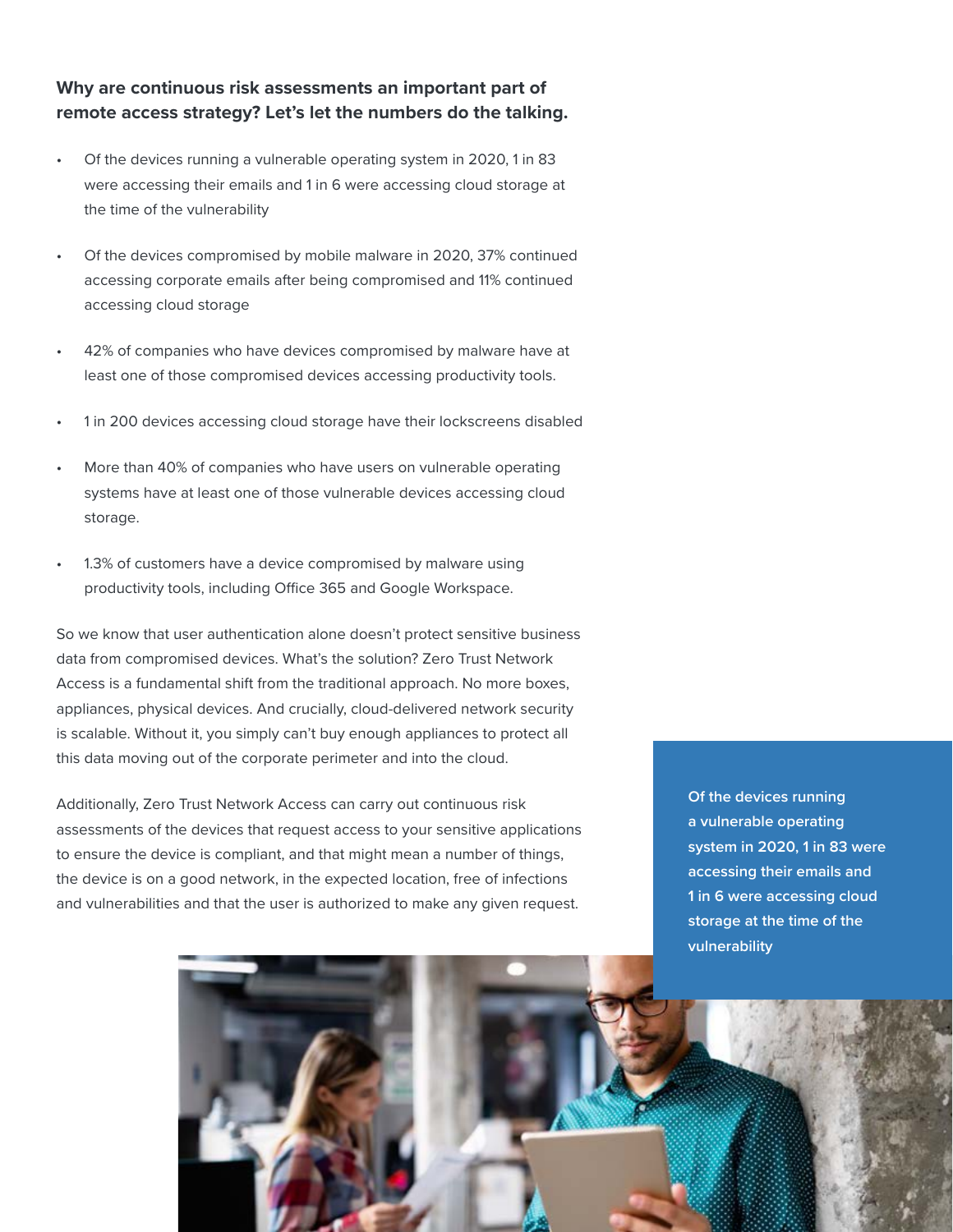# Recommendations

Despite a decades-long attempt to define corporate IT standards, many businesses have reached a point where the lack of standardization is the standard. Which OS does your business use? All of them. What type of users do you allow to access your apps? All of them. What locations are users allowed to work from? Any of them.

Secure remote access solutions need to be flexible and agile enough that they enable, not block, and not get in the way of productivity. We recommend using this checklist for developing a modern SASE security strategy to fit the needs of today's IT environments.

## **Outline the requirements based on the new use cases that remote work is creating**

- What are you trying to enable employees to do on their devices—access email or access sensitive databases? Segment data so access can be granular.
- Evaluate your use cases and define requirements for your remote workforce.
- The above requirements will inform your device ownership model-which device types will you support, who owns them, and how are they managed?

### **Connectivity**

- Regarding connectivity and cloud applications, determine what you need to know about users, devices, networks and apps before you grant them access to corporate resources.
- Limit users to only the business tools they need, this prevents over-privileged accounts being exploited to attack large numbers of systems.

## **Define Acceptable Use**

- Review your existing acceptable use policies and ensure that all types of endpoints are incorporated.
- Implement an acceptable use policy for each appropriate subset of devices to control shadow IT and unwanted usage and to ensure regulatory compliance.

## **Deploy a UEM for device-level control**

• If appropriate, deploy a UEM solution that will enable you to provision devices with corporate resources and undertake ongoing device compliance checks.